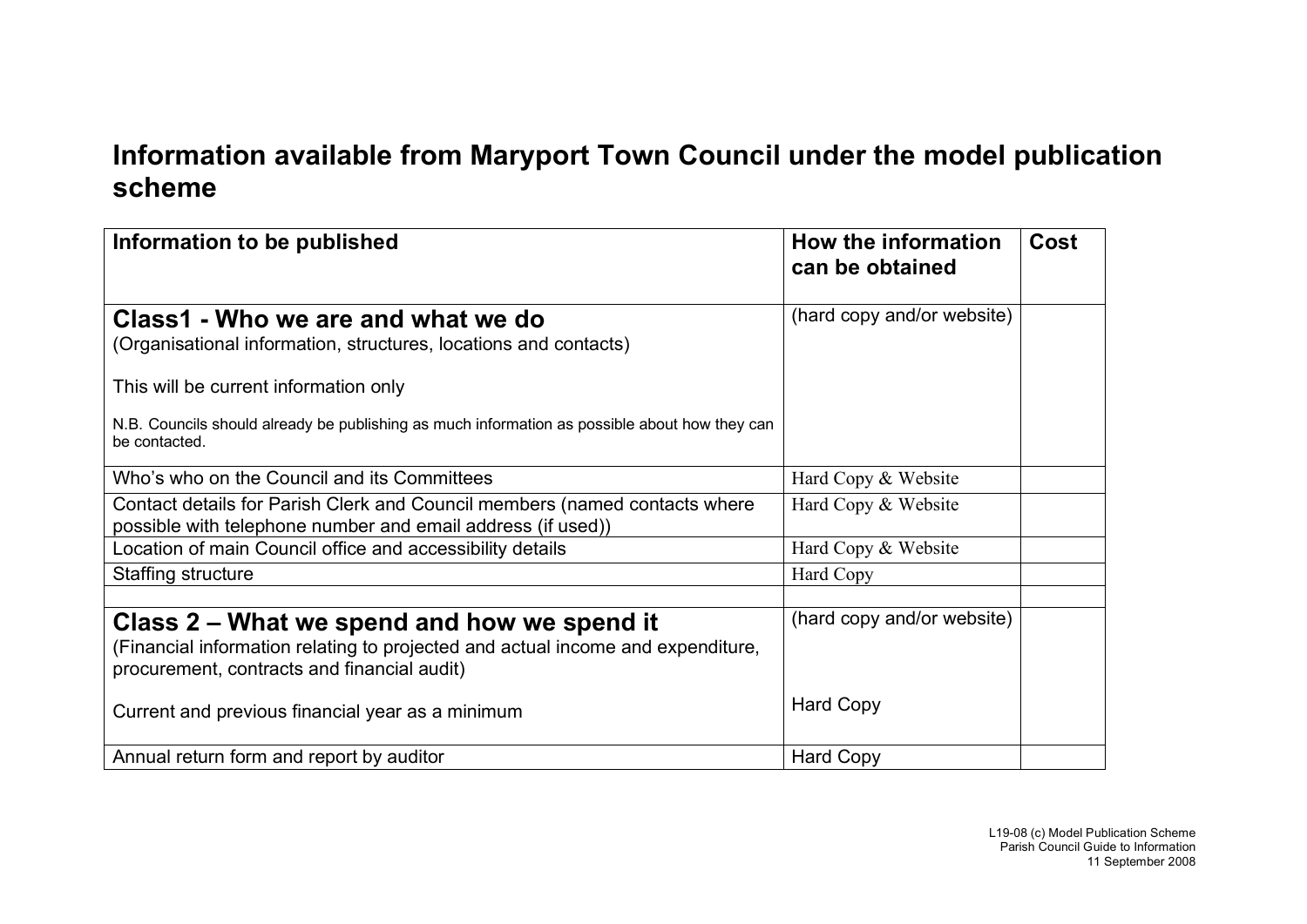| <b>Finalised budget</b>                                                                                                          | <b>Hard Copy</b>       |
|----------------------------------------------------------------------------------------------------------------------------------|------------------------|
| Precept                                                                                                                          | Hard Copy & Website    |
| <b>Financial Standing Orders and Regulations</b>                                                                                 | <b>Hard Copy</b>       |
| Grants given and received                                                                                                        | <b>Hard Copy</b>       |
| List of current contracts awarded and value of contract                                                                          | <b>Hard Copy</b>       |
| Members' allowances and expenses                                                                                                 | <b>Hard Copy</b>       |
|                                                                                                                                  |                        |
| Class 3 – What our priorities are and how we are doing                                                                           | (hard copy or website) |
| (Strategies and plans, performance indicators, audits, inspections and reviews)                                                  |                        |
|                                                                                                                                  |                        |
| Parish Plan (current and previous year as a minimum)                                                                             | Hard Copy & Website    |
| Annual Report to Parish or Community Meeting (current and previous year as a                                                     | <b>Hard Copy</b>       |
| minimum)                                                                                                                         |                        |
|                                                                                                                                  |                        |
| Class 4 – How we make decisions                                                                                                  | (hard copy or website) |
| (Decision making processes and records of decisions)                                                                             |                        |
|                                                                                                                                  |                        |
| Current and previous council year as a minimum                                                                                   |                        |
|                                                                                                                                  |                        |
| Timetable of meetings (Council, any committee/sub-committee meetings and                                                         | Hard Copy & Website    |
| parish meetings)                                                                                                                 |                        |
| Agendas of meetings (as above)                                                                                                   | Hard Copy & Website    |
| Minutes of meetings (as above) - nb this will exclude information that is properly                                               | Hard Copy & Website    |
| regarded as private to the meeting.                                                                                              |                        |
| Reports presented to council meetings - nb this will exclude information that is properly<br>regarded as private to the meeting. | <b>Hard Copy</b>       |
| Responses to consultation papers                                                                                                 | <b>Hard Copy</b>       |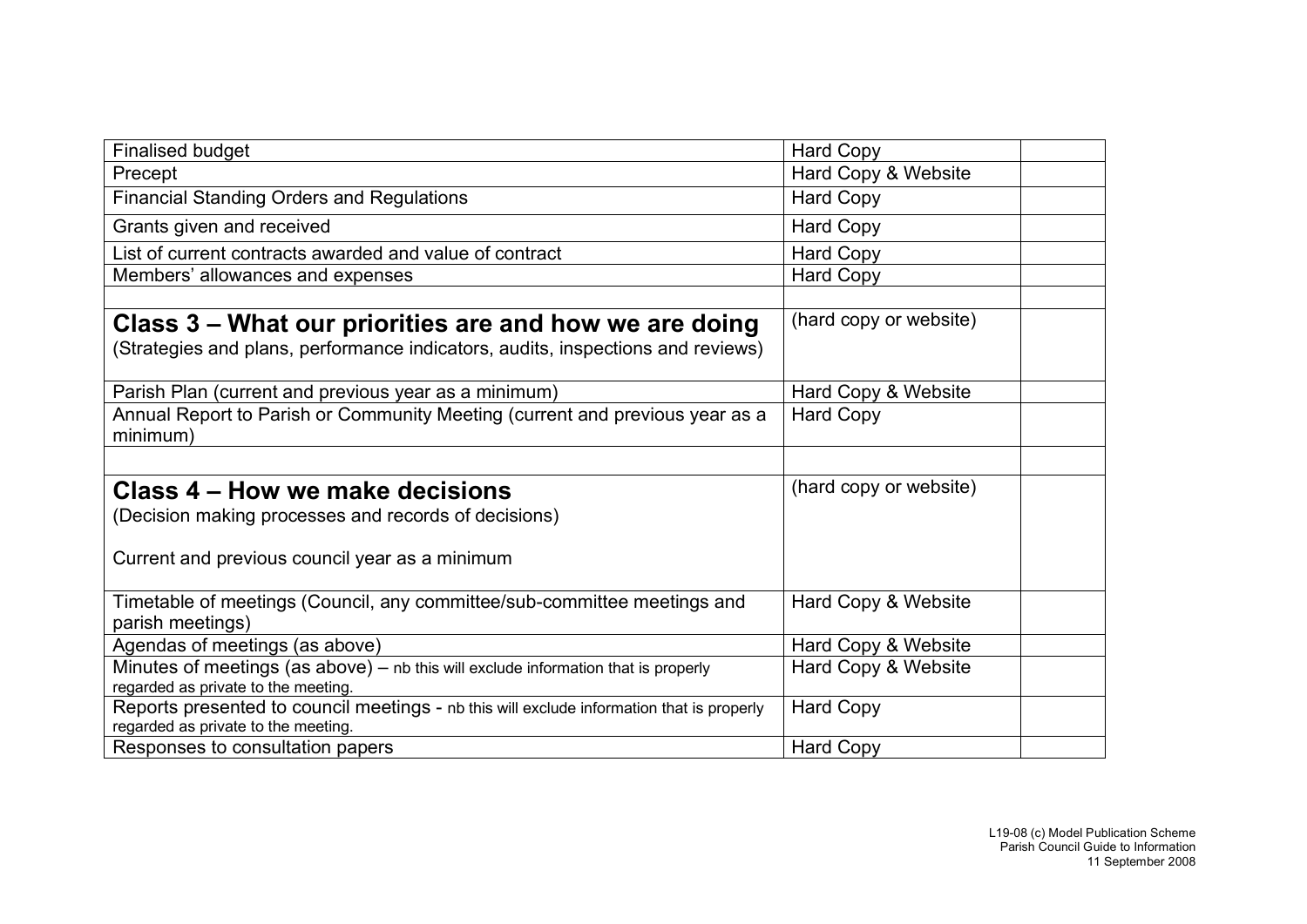| Responses to planning applications                                                                       | <b>Hard Copy</b>                     |  |
|----------------------------------------------------------------------------------------------------------|--------------------------------------|--|
|                                                                                                          |                                      |  |
| Class 5 – Our policies and procedures                                                                    | (hard copy or website)               |  |
| (Current written protocols, policies and procedures for delivering our services<br>and responsibilities) |                                      |  |
| Current information only                                                                                 |                                      |  |
| Policies and procedures for the conduct of council business:                                             |                                      |  |
| Procedural standing orders<br>Committee and sub-committee terms of reference                             | <b>Hard Copy</b><br><b>Hard Copy</b> |  |
| Delegated authority in respect of officers                                                               | <b>Hard Copy</b>                     |  |
| Code of Conduct                                                                                          | <b>Hard Copy</b>                     |  |
| Policy statements                                                                                        | <b>Hard Copy</b>                     |  |
| Policies and procedures for the provision of services and about the employment<br>of staff:              |                                      |  |
| Internal policies relating to the delivery of services                                                   | <b>Hard Copy</b>                     |  |
| Policies and procedures for handling requests for information                                            | <b>Hard Copy</b>                     |  |
|                                                                                                          |                                      |  |
|                                                                                                          |                                      |  |
|                                                                                                          |                                      |  |
|                                                                                                          |                                      |  |
|                                                                                                          |                                      |  |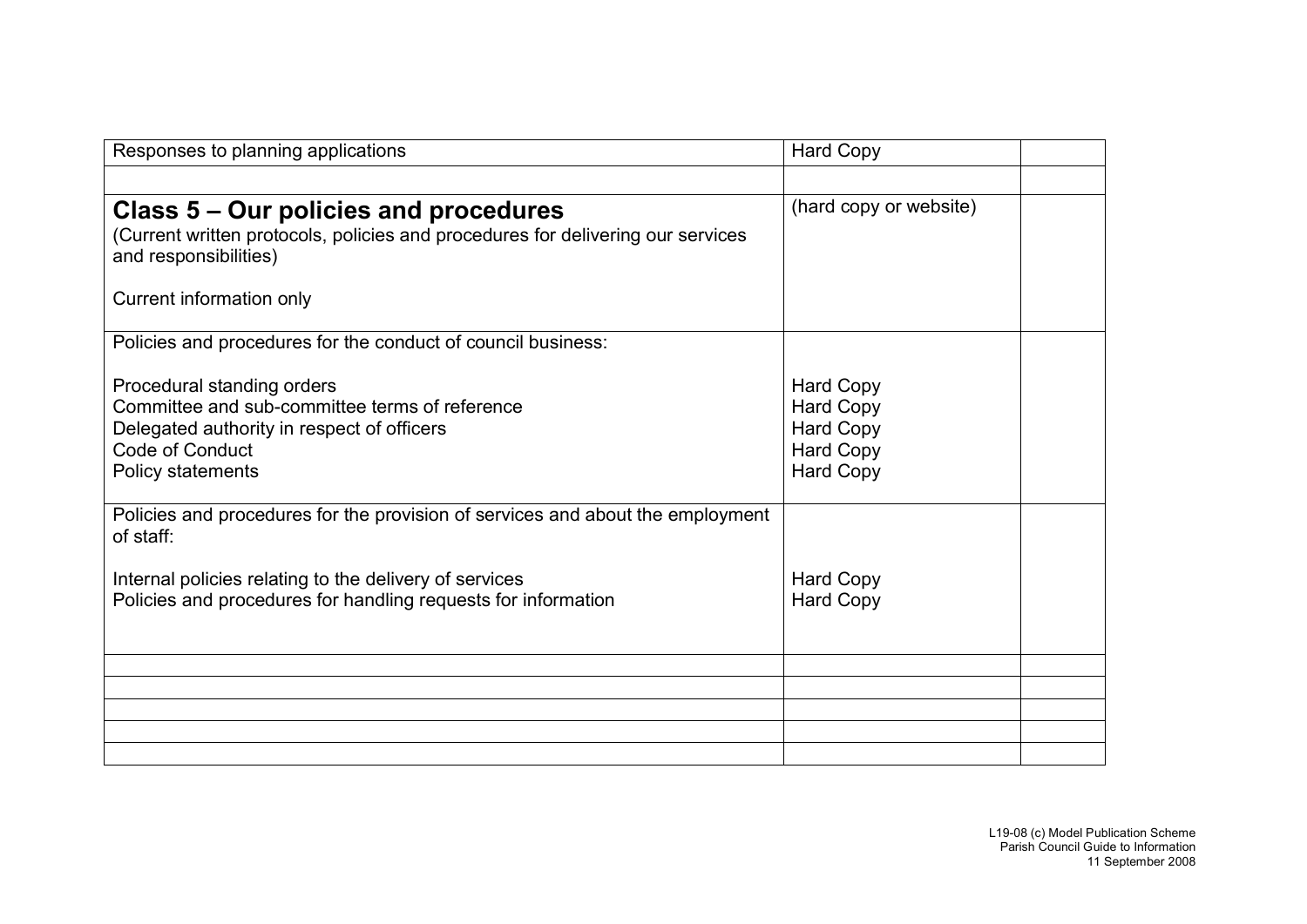| Class 6 – Lists and Registers                                                                                                                                                                    | (hard copy or website;<br>some information may                                        |
|--------------------------------------------------------------------------------------------------------------------------------------------------------------------------------------------------|---------------------------------------------------------------------------------------|
| Currently maintained lists and registers only                                                                                                                                                    | only be available by<br>inspection)                                                   |
| Any publicly available register or list (if any are held this should be publicised; in most<br>circumstances existing access provisions will suffice)                                            |                                                                                       |
|                                                                                                                                                                                                  |                                                                                       |
| <b>Assets Register</b>                                                                                                                                                                           | <b>Hard Copy</b>                                                                      |
| Register of members' interests                                                                                                                                                                   | Hard Copy                                                                             |
| Class 7 – The services we offer<br>(Information about the services we offer, including leaflets, guidance and<br>newsletters produced for the public and businesses)<br>Current information only | (hard copy or website;<br>some information may<br>only be available by<br>inspection) |
| Allotments                                                                                                                                                                                       | <b>Hard Copy</b>                                                                      |
| <b>Recreational facilities</b>                                                                                                                                                                   | <b>Hard Copy</b>                                                                      |
| <b>Memorials and Christmas lighting</b>                                                                                                                                                          | <b>Hard Copy</b>                                                                      |
| <b>Bus shelters</b>                                                                                                                                                                              | Hard Copy                                                                             |
| Agency agreements                                                                                                                                                                                | <b>Hard Copy</b>                                                                      |
| A summary of services for which the council is entitled to recover a fee, together<br>with those fees                                                                                            | <b>Hard Copy</b>                                                                      |
|                                                                                                                                                                                                  |                                                                                       |
| <b>Additional Information</b>                                                                                                                                                                    |                                                                                       |
| This will provide Councils with the opportunity to publish information that is not                                                                                                               |                                                                                       |
| itemised in the lists above                                                                                                                                                                      |                                                                                       |
|                                                                                                                                                                                                  |                                                                                       |